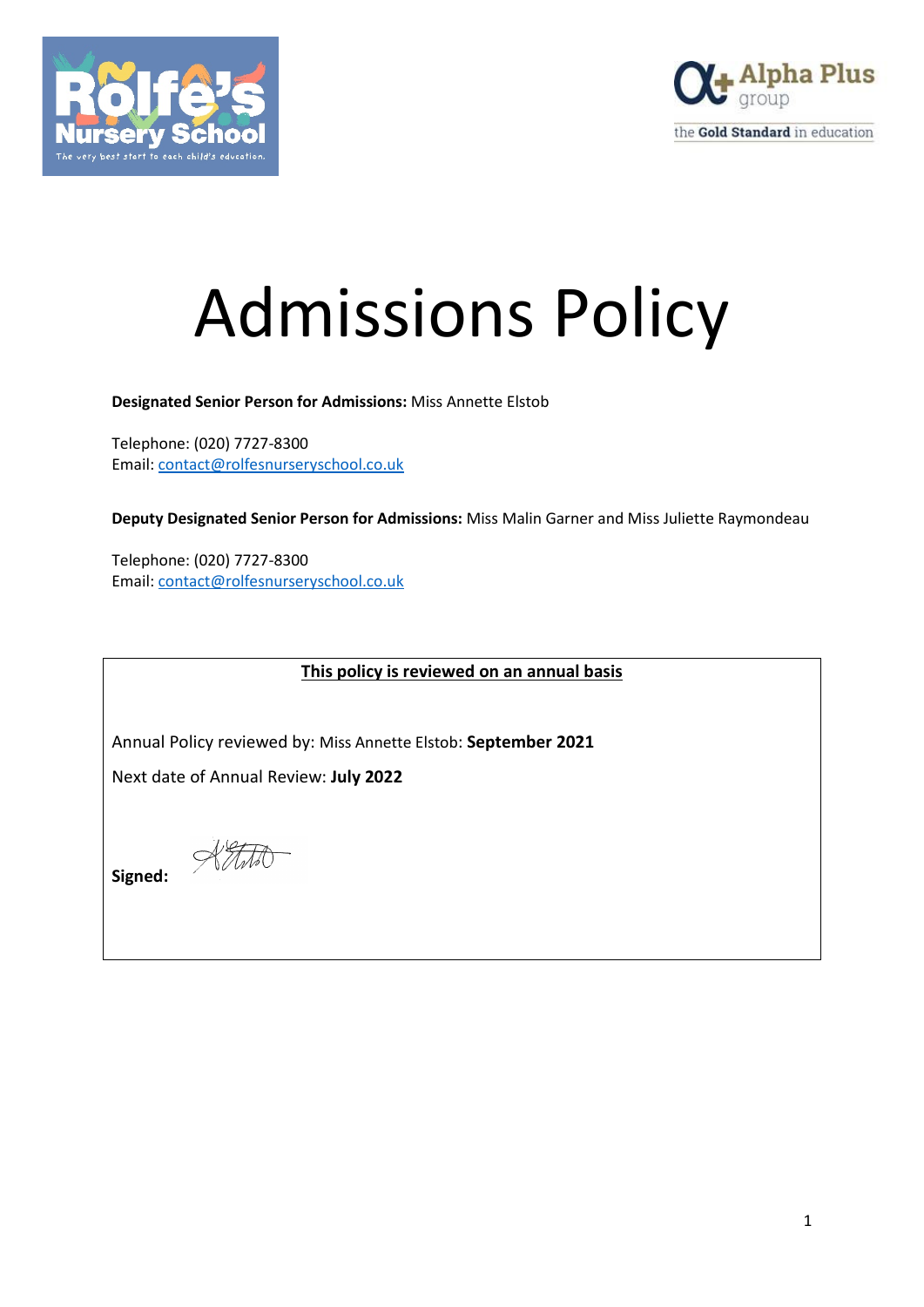



Rolfe's Nursery School is part of The Alpha Plus Group Ltd.

Our aim is to provide a happy and safe environment with differentiated learning for all children. We ensure that our admission procedure includes children with special needs.

We welcome children from the age of two years of age and we run a two-year programme preparing children for entry into their Pre-Preparatory School.

Our Morning Session runs from 8.30am until 12 noon and our Afternoon Session runs from 12.10pm until 3.10pm, during term time only.

### **Our offer**

All children start Rolfe's on a minimum of 5 sessions per week in their first year of Nursery Education. Preferably mornings, however, we offer flexibility in choosing either mornings, or afternoons or a mixture of both, as long as the minimum number of sessions are taken.

#### **In their second year we expect all children**:

- to commence on a minimum of 6 in the first term (Autumn)
- to progress to 8 session in the Spring term
- to progress to 10 sessions in the Summer term, this progression ensures that all children are school ready.

Siblings of children who have already attended the school are given priority for a morning place but this is not guaranteed.

We are committed to equal treatment for all regardless of race, religion, ethnicity, social background and if appropriate sexual orientation.

We welcome children who do not speak English as their first language and we will support their development and adapt our programme as required, so that all children can access the curriculum to the best of their ability.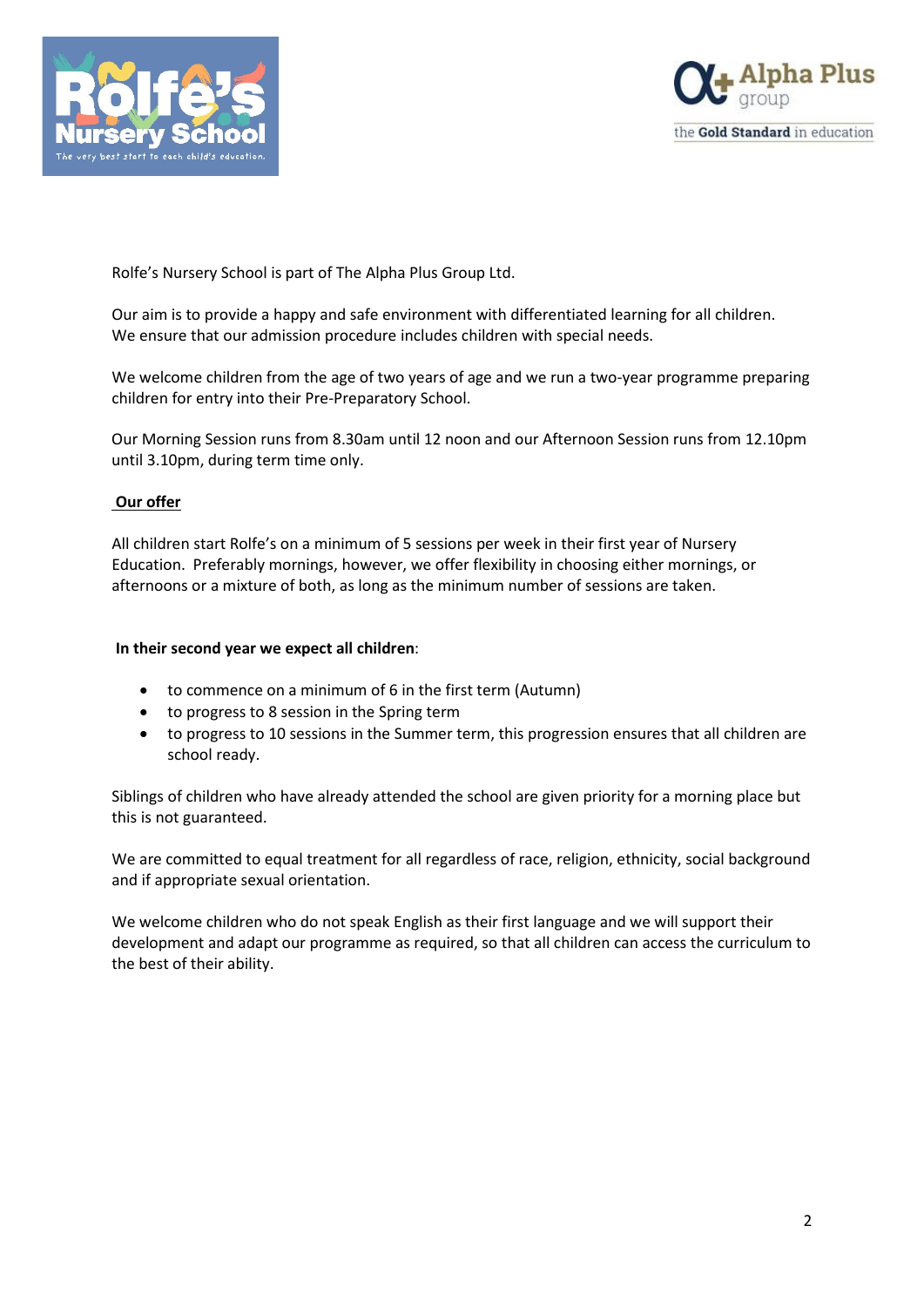



## **Procedure**

- Parents are advised to register their child as soon as possible after birth by contacting the school.
- Our prospectus, including a registration form and current fee information is sent to each family.
- After completing and returning the Registration Form enclosed in the prospectus and a nonrefundable fee of £150, the child is entered onto the 'Waiting List' for his or her appropriate entry year.
- Parents are then invited to arrange an appointment to see the school and to meet the Head of Rolfe's, Miss Annette Elstob approximately 18 months prior to their child's start date.
- Places, subject to availability, are offered approximately 18 months prior to entry.
- Siblings of children who have already attended the school are offered a confirmed place at birth and are given priority for a morning place.
- When accepting a place, a deposit of £2000 is required and this is not refundable if the child does not take up the place at the nursery (except where the nursery fills the vacancy created by the child's with drawl, in which case the nursery shall refund the deposit less administrative costs).
- The deposit is refunded against the final term's fees provided that a full term's notice has been received by the school. The deposit is non-refundable if the parent or guardian subsequently chooses not to take up the place.
- The first terms fees are payable on the first day of the academic term.
- A pre nursery visit is arranged for all families at the end of the term prior to commencement.
- Fees are set by the Alpha Plus Group Ltd. They are payable termly, in advance and rise annually. Rolfe's Nursery School does accept company childcare vouchers.
- All admission documents are kept by the school both on a secured database and in a locked cabinet in the school office.